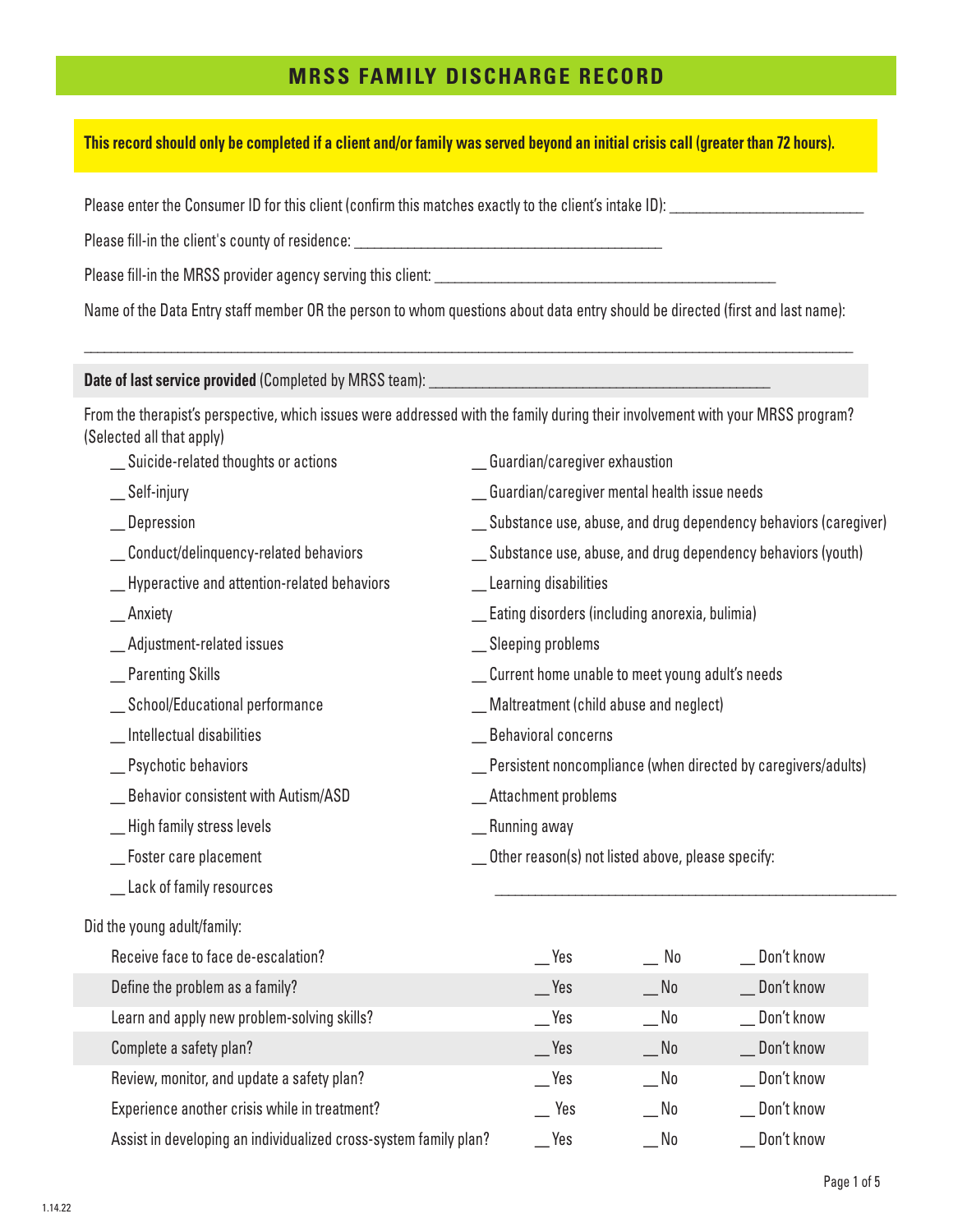Did the young adult/family receive Youth Peer Support Services?

\_ Yes \_ No

#### **If No,**

If Youth Peer Support Services were not received, please indicate the reason why:

\_ Youth Peer Support not available

\_ Youth/Young Adult declined the service

 $\rule{1em}{0.05em} \begin{picture}(18,6) \put(0,0){\vector(15,0){15}} \put(15,0){\vector(15,0){15}} \put(15,0){\vector(15,0){15}} \put(15,0){\vector(15,0){15}} \put(15,0){\vector(15,0){15}} \put(15,0){\vector(15,0){15}} \put(15,0){\vector(15,0){15}} \put(15,0){\vector(15,0){15}} \put(15,0){\vector(15,0){15}} \put(15,0){\vector(15,0){15}} \put(15,0){\$ 

Did the young adult/family receive Parent Peer Support Services?

\_ Yes \_ No

## **If No,**

If Parent Peer Support Services were not received, please indicate the reason why:

\_ Parent Peer Support not available

\_ Parent declined the service

 $\rule{1em}{0}$  Other  $\rule{1em}{0}$ 

As a provider, how many times were the following services provided (Please do not include the attempts, only the completed contacts)

Face-to-face contacts with the family: \_\_\_\_\_\_\_\_\_\_\_\_\_\_\_\_\_\_\_\_\_\_\_\_\_\_\_\_\_\_\_\_\_\_\_\_\_\_\_\_\_\_\_\_\_\_\_\_\_\_

Telephone contacts with the family:

Collateral contacts were made with other agencies/individuals? \_\_\_\_\_\_\_\_\_\_\_\_\_\_\_\_\_\_\_\_\_\_\_\_

Was there a mental health or lethality assessment completed during this process?

\_ Yes \_ No

Was a facilitated System of Care MRSS Family Team planning meeting held (i.e. a planning meeting which involved more than the family and the family was present)?

\_ Yes \_ No

### **If Yes,**

Who facilitated the System of Care planning meeting?

\_ MRSS Staff \_ Case Manager

\_ Other agency employee \_ Wraparound Facilitator

Other, please specify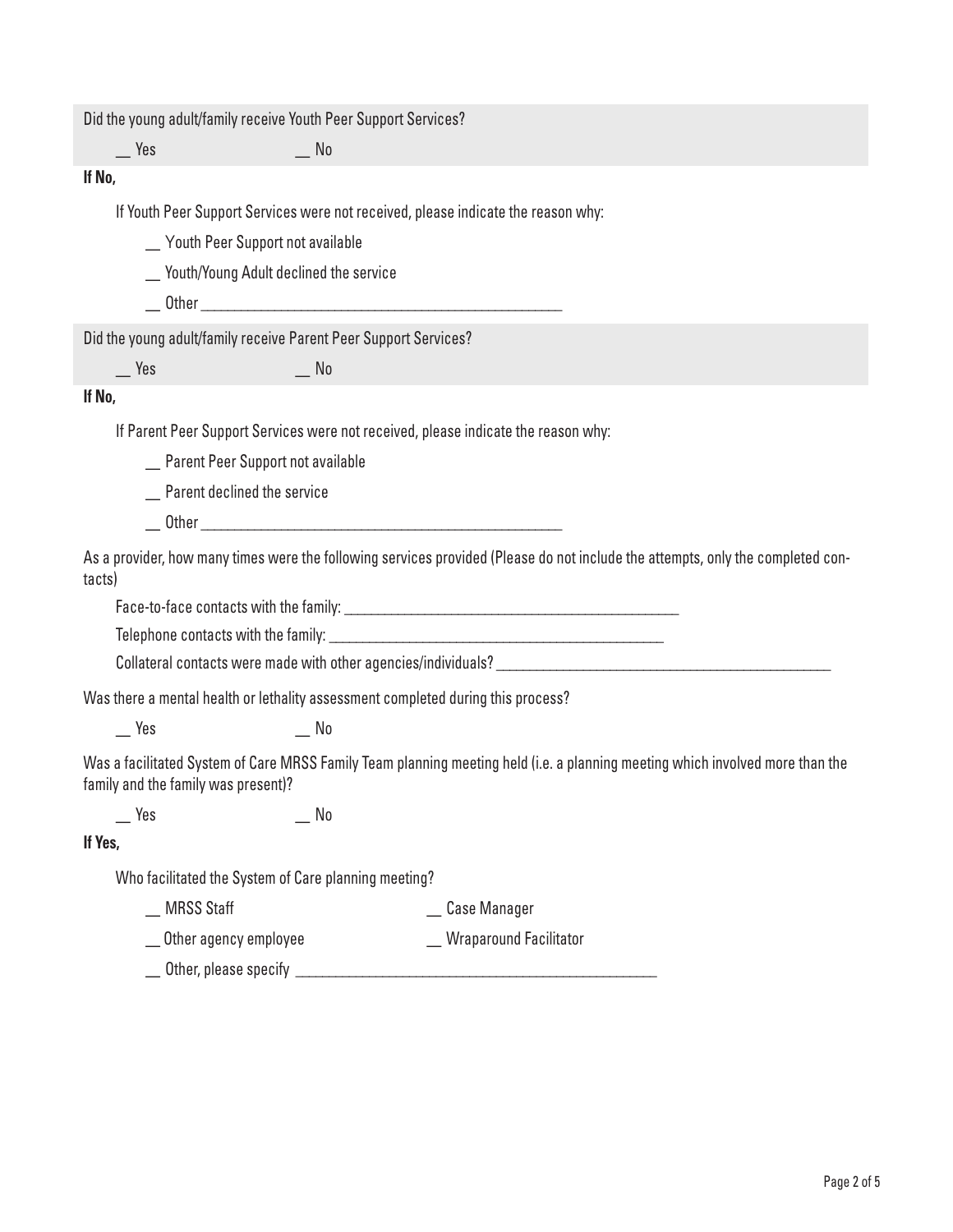|  |  |  | Did the youth or young adult leave their home during involvement with MRSS |  |
|--|--|--|----------------------------------------------------------------------------|--|
|  |  |  |                                                                            |  |

| Psychiatric Hospitalization                                                                                   |                   | Yes                       | No                          | _ Don't know                |
|---------------------------------------------------------------------------------------------------------------|-------------------|---------------------------|-----------------------------|-----------------------------|
| Psychiatric ER Visit                                                                                          |                   | Yes                       | $\sqrt{N}$                  | _ Don't know                |
| Juvenile Detention Center                                                                                     |                   | $\mathsf{I}$ Yes          | $\mathbb{N}^{\mathsf{o}}$   | _ Don't know                |
| Adult Jail                                                                                                    |                   | $\mathsf{\_}$ Yes         | $\mathbb{R}^N$              | _ Don't know                |
| <b>Crisis Respite</b>                                                                                         |                   | $e^{\gamma}$              | $\overline{\phantom{0}}$ No | _ Don't know                |
| Residential Treatment Center/Crisis Stabilization Unit                                                        |                   | $e^{\gamma}$              | $\mathsf{M}^{\mathsf{O}}$   | _ Don't know                |
| <b>Group Home</b>                                                                                             |                   | $e^{\gamma}$              | $\mathsf{M}^0$              | _ Don't know                |
| <b>Foster Care/Therapeutic Foster Care</b>                                                                    |                   | $\mathsf{I}$ Yes          | $\overline{\phantom{0}}$ No | _ Don't know                |
| Kinship Placement (includes relatives and non-relatives;<br>may or may not involve a legal change in custody) |                   | $\mathsf{I}$ Yes          | $\mathbb{N}^{\mathsf{o}}$   | _ Don't know                |
| Did the following occur during the youth or young adult's involvement with MRSS?                              |                   |                           |                             |                             |
| New unruly, delinquency, or if adult-criminal charges filed                                                   |                   | Yes                       | $\mathsf{M}^{\mathsf{N}}$   | _ Don't know                |
| Law enforcement called (but no charges resulting)                                                             |                   | $e^{\gamma}$              | $\mathsf{M}^{\mathsf{N}}$   | _ Don't know                |
| Probation violation                                                                                           |                   | $\mathsf{I}$ Yes          | $\mathsf{M}$                | _ Don't know                |
| Did the following occur during the youth or young adult's involvement with MRSS?                              |                   |                           |                             |                             |
| School suspension                                                                                             | $\equiv$ Yes      | $\mathsf{M}^{\mathsf{N}}$ | __ Don't know               | $\angle$ N/A (not enrolled) |
| School expulsion                                                                                              | $\mathsf{\_}$ Yes | $\mathsf{M}^{\mathsf{O}}$ | __ Don't know               | $\Box$ N/A (not enrolled)   |
| Unexcused absences from school                                                                                | $\mathcal{L}$ Yes | $\mathsf{M}^\mathsf{D}$   | __ Don't know               | $\angle$ N/A (not enrolled) |
| Was the client referred to high-fidelity wraparound or service coordination?                                  |                   |                           |                             |                             |
| $\mathsf{\_}$ Yes                                                                                             | No                |                           |                             |                             |
|                                                                                                               |                   |                           |                             |                             |

If the family was not referred to Wraparound/Service Coordination, why not?

\_ Family/Young Adult was already being served by Wraparound/Service Coordination prior to referral to MRSS

\_ Family/Youth Adult was already being served by a comparable planning process (i.e. Transition to Independence Program)

\_ Family/Young Adult declined a referral to Wraparound/Service Coordination

\_ MRSS clinician and family/young adult determined together that Wraparound/Service Coordination was not needed

\_ Wraparound/Service Coordination had a waiting list

\_ Wraparound/Service Coordination was unavailable

 $\Box$  Other:  $\Box$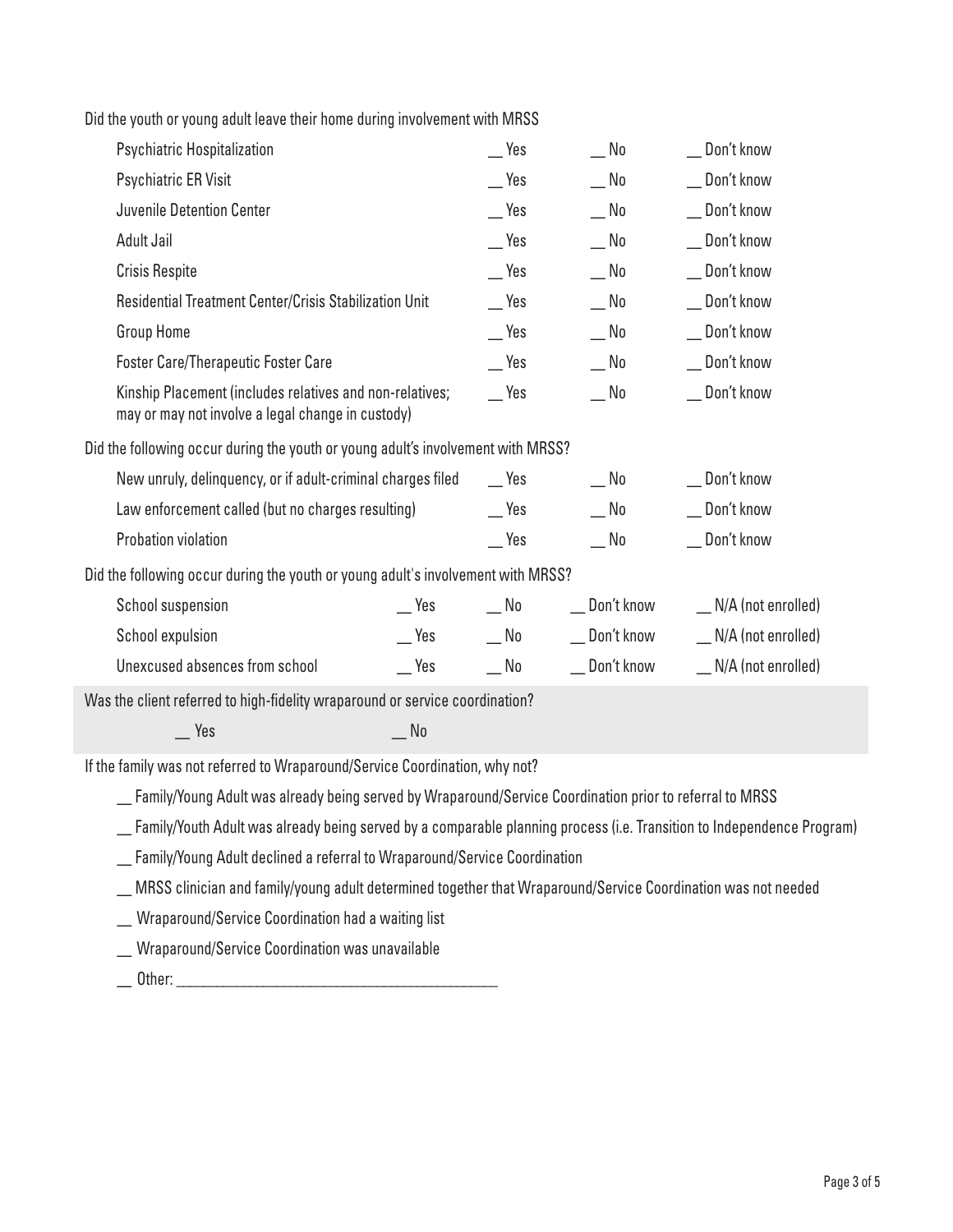Referrals and Linkages (Please indicate the services and supports to which you referred the family and/or youth) Direct Referral #1 (select one)

| <b>Substance Abuse Treatment</b>                                                                                                                    |    | Housing/Clothing/Food Support        |
|-----------------------------------------------------------------------------------------------------------------------------------------------------|----|--------------------------------------|
| Residential Treatment/Crisis Stabilization Unit                                                                                                     |    | _ Respite Care                       |
| <b>Youth Support Group</b>                                                                                                                          |    | _ Faith-based Supports               |
| _ Young Adult Peer Support                                                                                                                          |    | _ Natural Supports                   |
| _ Job & Family Service Income Support/Financial Services                                                                                            |    | _ Developmental Disabilities         |
| Transportation                                                                                                                                      |    | Self-care activities                 |
| _ Youth Mentoring                                                                                                                                   |    | _Veterans' Benefits                  |
| Parent Support Group                                                                                                                                |    | _Employment Supports                 |
| _ Parent Peer Support                                                                                                                               |    | <b>Education Advocate</b>            |
| _ Mental Health Therapy                                                                                                                             |    | _Mental Health Therapy               |
| _ Medication Management                                                                                                                             |    | _ Transition to Independence Program |
| _ Primary Care Physician/Physical Health Care Provider                                                                                              |    | <b>IHBT</b>                          |
| _ Positive Recreation/Pro-social Activities                                                                                                         |    | <b>Alternative School</b>            |
| _ Parenting Classes/Coaching                                                                                                                        |    | _ Equestrian                         |
| _ Skill Development Group/Training                                                                                                                  |    | Kinship Navigator                    |
| _ Adult Recovery Peer                                                                                                                               |    | _ Case Management                    |
| Did these services from Referral #1 initiate prior to the MRSS closure?                                                                             |    |                                      |
| <b>Press</b>                                                                                                                                        | No |                                      |
| Referrals and Linkages (Please indicate the services and supports to which you referred the family and/or youth)<br>Direct Referral #2 (select one) |    |                                      |
| _ Substance Abuse Treatment                                                                                                                         |    | Housing/Clothing/Food Support        |
| Residential Treatment/Crisis Stabilization Unit                                                                                                     |    | Respite Care                         |
|                                                                                                                                                     |    |                                      |

- \_ Youth Support Group
- \_ Young Adult Peer Support
- \_ Job & Family Service Income Support/Financial Services
- \_ Transportation
- \_ Youth Mentoring
- \_ Parent Support Group
- \_ Parent Peer Support
- \_ Mental Health Therapy
- \_ Medication Management
- \_ Primary Care Physician/Physical Health Care Provider
- Positive Recreation/Pro-social Activities
- \_ Parenting Classes/Coaching
- \_ Skill Development Group/Training
- \_ Adult Recovery Peer
- \_ Faith-based Supports
- \_ Natural Supports
- \_ Developmental Disabilities
- \_ Self-care activities
- \_ Veterans' Benefits
- \_ Employment Supports
- \_ Education Advocate
- \_ Mental Health Therapy
- \_ Transition to Independence Program
- \_ IHBT
- Alternative School
- \_ Equestrian
- \_ Kinship Navigator
- \_ Case Management